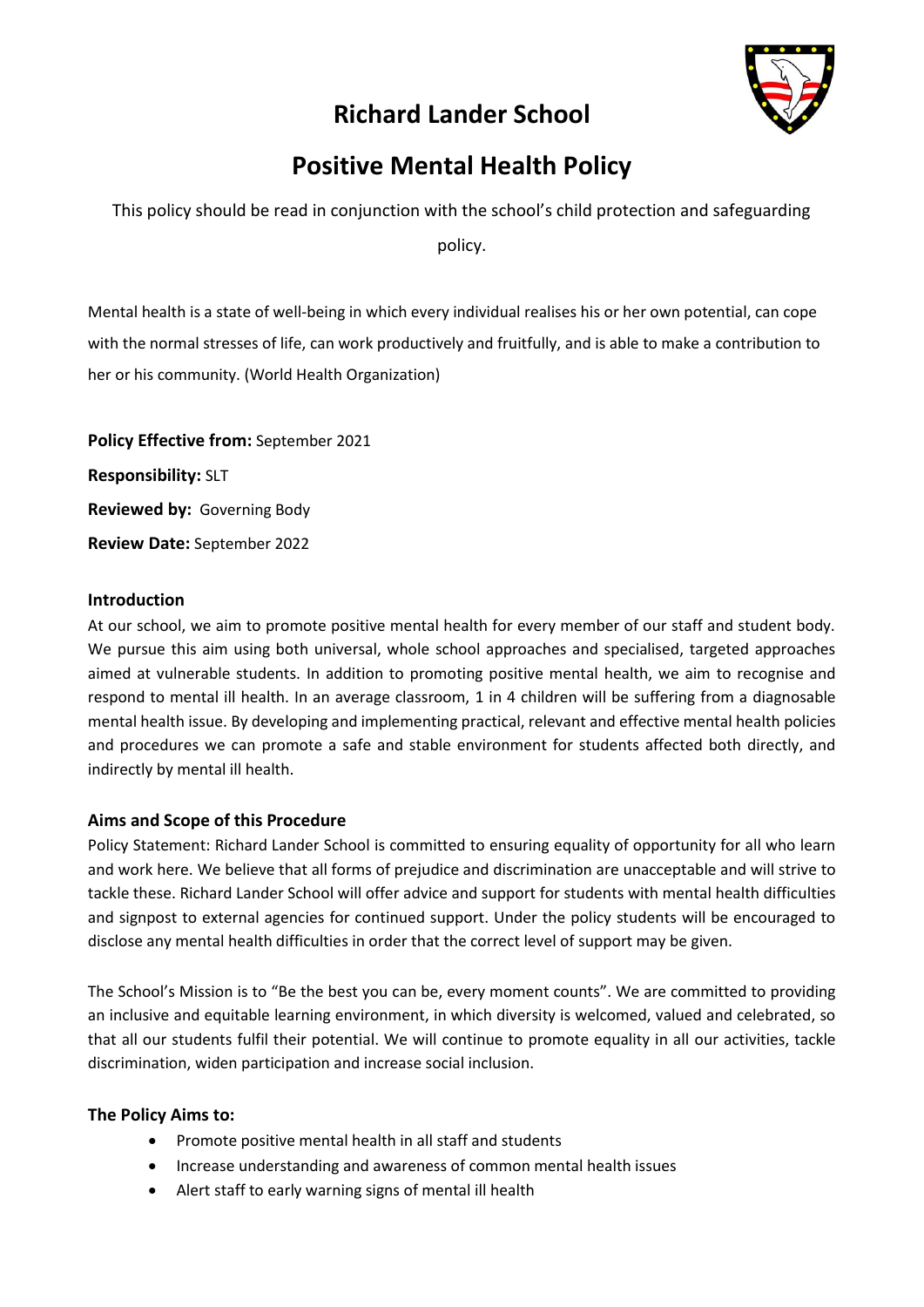- Provide support to staff working with young people with mental health issues
- Provide support to students suffering mental ill health and their peers and parents/carers
- Provide support to staff suffering mental ill health signposting them to relevant support / agencies as required.

### **Lead Members of Staff**

Whilst all staff have a responsibility to promote the mental health of students. Staff with a specific, relevant remit include:

- Kerry Towers / Yvonne Rippon- Designated safeguarding leads
- Kerry Towers Mental health lead
- Richard Holloway / Jason Webb– Assistant Head teachers of KS3 / KS4 student support team
- Alannah Angilley– 'TIS' ERWM (Emotional resilience wellbeing mentor
- Andy Matthews, Simon Tonkin, Hazel Rhodes, Jen Broderick and Jill Anderson Student Support Pastoral Managers.
- Nancy Richard and Amy Carr, Pupil Premium Effective Learning mentors

Any member of staff who is concerned about the mental health or the wellbeing of a student should speak to the Pastoral HOY in the first instance. If there is a fear that the student is in danger of immediate harm, then the normal child protection procedures should be followed with an immediate email or contact to one the designated safeguarding leads. If the student presents a medical emergency then the normal procedures for medical emergencies should be followed, including alerting the first aid staff, emergency services will be contacted if necessary. Where a referral to CAMHS is appropriate, this will be led and managed by the DSL / DDSL and or Pastoral managers.

### **Scope and Purpose**

### **Why do we need a specific positive mental health policy?**

- For regulatory and legal reasons to comply with the Equality Act 2010.
- To ensure equal access to education and to appropriate support for all, with the goal of best possible achievement of students.
- To establish procedures that safeguard the school community, give guidance regarding appropriate action and ensure accurate written records are kept.
- Because it is recognised that students can be vulnerable, we therefore have a duty of care to respond appropriately to situations where concerns are raised about a student. We will intervene if a student's state of health presents a risk, either to themselves or to others, or where this results in unreasonable demands being placed on staff, or that the teaching and learning environment is compromised so that we cannot ensure the health and safety of both the student concerned and those affected by the student. We may require a student to interrupt their studies, this would always be at the discretion of a member of SLT. Examples include, when a student's conduct is presenting risks in how they behave and treat other people, how they function in managing their own health and safety and where this impacts on other learners, staff or members of the public. We do this in recognition that there may be underlying physical or mental health issues or substance misuse problems or difficult personal circumstances giving rise to or contributing to unacceptable conduct.

### **Individual Care Plans**

It is helpful to draw up an individual care plan for pupils causing concern or who receive a diagnosis pertaining to their mental health. This should be drawn up involving the pupil, the parents and relevant health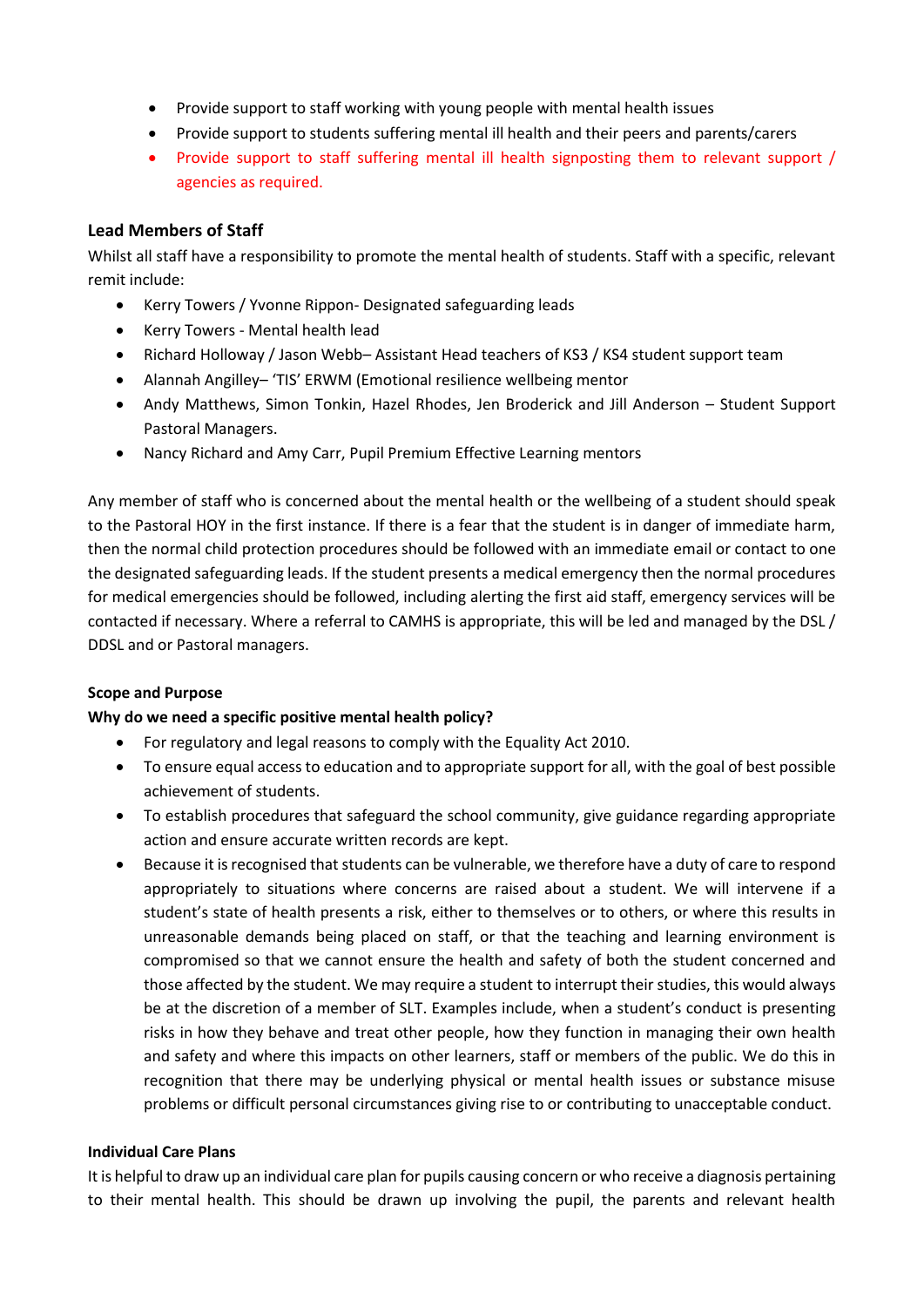professionals. Reasonable adjustment in line with the DDA 1995 will be implemented as part of these plans to support students with a disability, these will be made with the support of the relevant external agencies and key professionals. Any assessment of the individual's needs will ensure that any provision or adjustment made will be beneficial for the student and possible for the School to deliver.

# **Individual Care Plans can include:**

- Details of a pupil's condition
- Special requirements and precautions
- Medication and any side effects
- What to do, and who to contact in an emergency
- The role the school can play

### **Teaching about Mental Health**

The skills, knowledge and understanding needed by our students to keep themselves and others physically and mentally healthy and safe are included as part of our PD curriculum, tutor programme and assembly schedule. The specific content of lessons will be determined by the specific needs of the cohort we're teaching but there will always be an emphasis on enabling students to develop the skills, knowledge, understanding, language and confidence to seek help, as needed, for themselves or others. As with all PD curriculum, tutor programme and assembly schedule, the curriculum is delivered in an age appropriate manner.

### **Signposting**

We will ensure that staff, students and parents are aware of sources of support within school and in the local community. What support is available within our school and local community, who it is aimed at and how to access it, as outlined in Appendix A & B

### **Warning Signs**

School staff may become aware of warning signs which indicate a student is experiencing mental health or emotional wellbeing issues. These warning signs should **always** be taken seriously and staff observing any of these warning signs should communicate their concerns with Kerry Towers, our mental health and emotional wellbeing lead, Yvonne Rippon the DDSL or a member of the Student Support Team (Andy Matthews, Simon Tonkin, Hazel Rhodes, Jen Broderick and Jill Anderson).

### **Possible warning signs include:**

- Physical signs of harm that are repeated or appear non-accidental
- Changes in eating / sleeping habits
- Increased isolation from friends or family, becoming socially withdrawn
- Changes in activity and mood
- Lowering of academic achievement
- Talking or joking about self-harm or suicide
- Abusing drugs or alcohol
- Expressing feelings of failure, uselessness or loss of hope
- Changes in clothing e.g. long sleeves in warm weather
- Secretive behaviour
- Skipping PE or getting changed secretively
- Lateness to or absence from school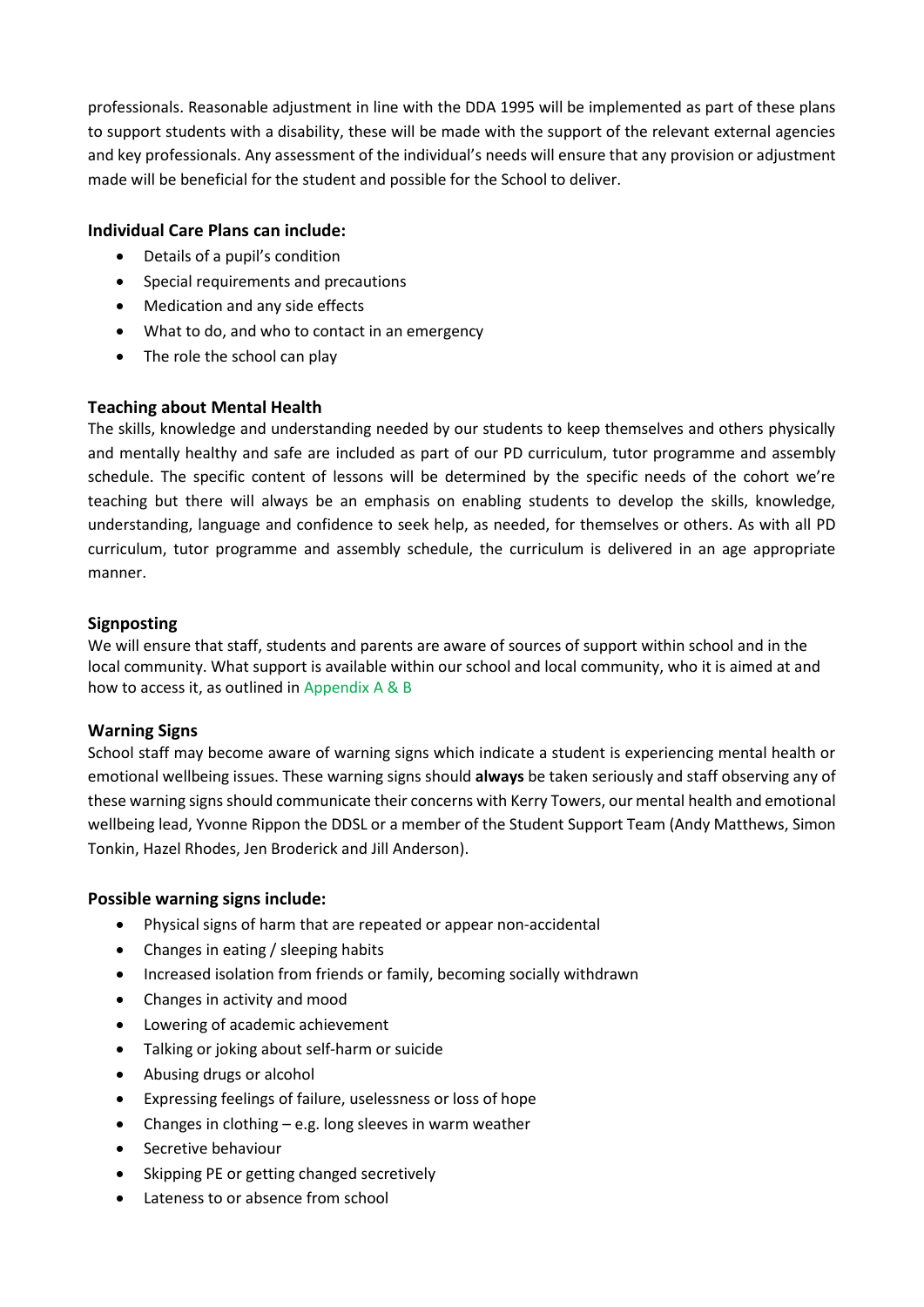- Repeated physical pain or nausea with no evident cause
- An increase in lateness or absenteeism

#### **Common mental health issues may include:**

- Anxiety disorders including: PTSD- Post Traumatic Stress Disorder
- OCD- Obsessive Compulsive Disorder Panic attacks
- Depression
- Stress
- Eating Disorders
- Disorders of personality and identity
- Psychosis- including Schizophrenia
- Bi-Polar
- Self-Harm
- Suicidal thoughts/ attempts

The needs and experiences of people with mental difficulties are individual to them. As a school we will endeavour to make it possible for people who experience mental difficulties to complete their education and play their full part in society whilst they are initially supported through school and then signposted or referred to external agencies.

#### **Managing disclosures**

A student may choose to disclose mental health concerns about themselves or a friend to any member of staff, so all staff need to know how to respond appropriately to a disclosure.

If a student chooses to disclose concerns about their own mental health or that of a friend to a member of staff, the member of staff's response should always be calm, supportive and non-judgemental. Staff should listen, rather than advise and our first thoughts should be of the student's emotional and physical safety rather than of exploring 'Why?' For more information about how to handle mental health disclosures sensitively see the staff training section of Planet estream; Safeguarding.

All disclosures should be passed on to Kerry Towers our mental health and emotional wellbeing lead, or the DDSL (Yvonne Rippon) or a member of the Student Support Team (Andy Matthews, Simon Tonkin, Hazel Rhodes, Jen Broderick and Jill Anderson) who will offer support and advice about next steps.

#### **Confidentiality**

We should be honest with regards to the issue of confidentiality. No adult must ever guarantee confidentiality to any individual including parents, children and colleagues. Staff should make children aware that if they disclose information that may be harmful to themselves or others, then certain actions will need to be taken. If we feel it is necessary for us to pass our concerns about a student on, then we should discuss with the student:

- Who we are going to talk to
- What we are going to tell them
- Why we need to tell them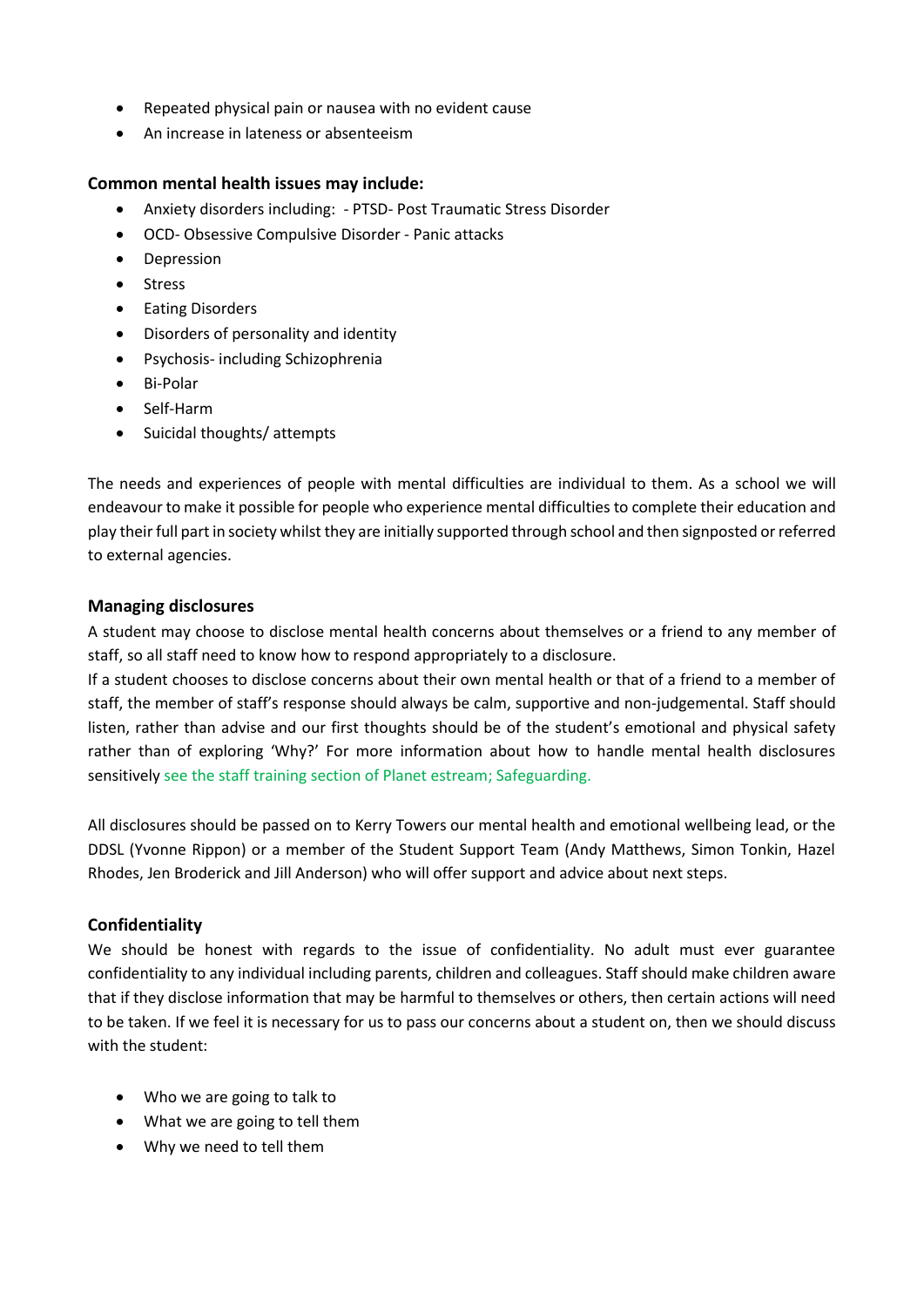Wherever possible, consent should be obtained before sharing personal information with third parties. In some circumstances, obtaining consent may not be possible or in the best interest of the child or young person, e.g., where safety and welfare of that child or young person necessitates that the information should be shared. The law permits the disclosure of confidential information necessary to safeguard a child or children. Disclosure should be justifiable in each case, according to the particular facts of the case, and legal advice should be sought if in doubt. If the information given relates directly to the safety and welfare of a child, then the DSL must be informed immediately. They should then contact MARU. Information on individual child protection cases may be shared by the designated lead (or deputy) with other relevant staff members. This will be on a 'need to know' basis only and where it is in the child's best interests to do so.

It is always advisable to share disclosures with a colleague, usually the mental health lead (Kerry Towers) this helps to safeguard our own emotional wellbeing as we are no longer solely responsible for the student, it ensures continuity of care in our absence and it provides an extra source of ideas and support. We should explain this to the student and discuss with them who it would be most appropriate and helpful to share this information with.

Students may choose to share information with their parents themselves. If this is the case, the student should be given 24 hours to discuss matters with their parents before the school makes contact. We should always give students the option of us informing parents for them or with them.

# **Working with Parents**

Where it is deemed appropriate to inform parents, we need to be sensitive in our approach. Before disclosing to parents, we should consider the following questions (on a case by case basis):

- Can the meeting happen face to face? This is preferable.
- Where should the meeting happen? At school, at their home or somewhere neutral?
- Who should be present? Consider parents, the student, other members of staff.
- What are the aims of the meeting?

It can be shocking and upsetting for parents to learn of their child's issues and many may respond with anger, fear or upset during the first conversation. We should be accepting of this (within reason) and give the parent time to reflect. We should always provide clear means of contacting us with further questions and consider booking in a follow up meeting or phone call right away as parents often have many questions as they process the information. Finish each meeting with agreed next step and always keep a brief record of the meeting on the child's confidential record.

Parents are often very welcoming of support and information from the school about supporting their children's emotional and mental health. In order to support parents, we will:

- Highlight sources of information and support about common mental health issues on our school website;<http://www.richardlander.co.uk/curriculum/send>
- Ensure that all parents are aware of who to talk to, and how to get about this, if they have concerns about their own child or a friend of their child
- Make our mental health policy and SEMH provision map (Annex C) easily accessible to parents
- Share ideas about how parents can support positive mental health in their children through our regular information evenings
- Keep parents informed about the mental health topics their children are learning about in PD and share ideas for extending and exploring this learning at home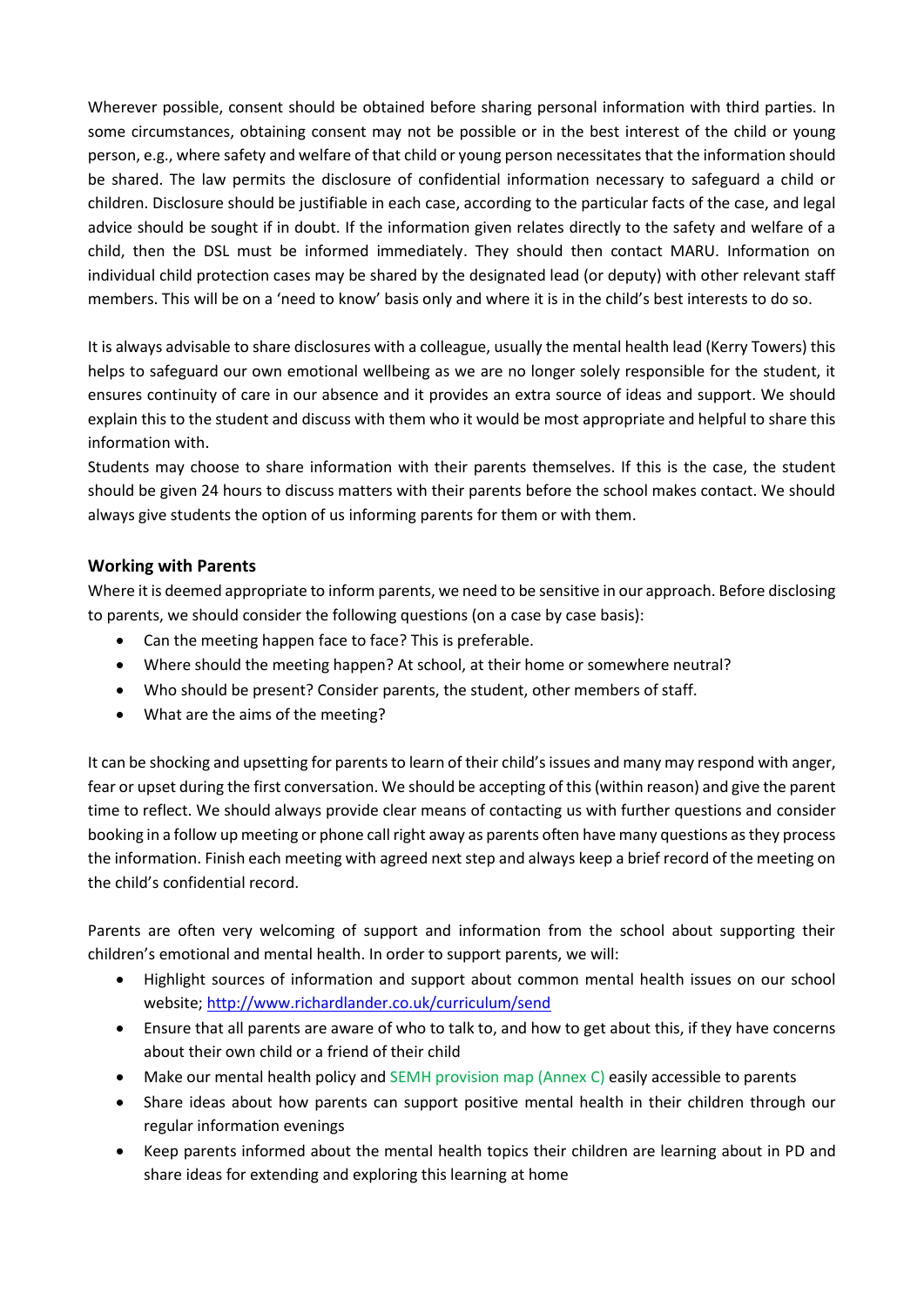### **Supporting Peers**

When a student is suffering from mental health issues, it can be a difficult time for their friends. Friends often want to support but do not know how. In the case of self-harm or eating disorders, it is possible that friends may learn unhealthy coping mechanisms from each other. In order to keep peers safe, we will consider on a case by case basis which friends may need additional support. Support will be provided either in one to one or group settings and will be guided by conversations by the student who is suffering and their parents with whom we will discuss:

- What it is helpful for friends to know and what they should not be told
- How friends can best support
- Things friends should avoid doing / saying which may inadvertently cause upset
- Warning signs that their friend help (e.g. signs of relapse)

# **Additionally, we will want to highlight with peers:**

- Where and how to access support for themselves
- Safe sources of further information about their friend's condition
- Healthy ways of coping with the difficult emotions they may be feeling

### **Training**

As a minimum, all staff will receive regular training about recognising and responding to mental health issues as part of their regular child protection training in order to enable them to keep students safe.

We host relevant information on our website within the Wellbeing page as well as video resources within our virtual Planet estream platform; <https://rltv.richardlander.cornwall.sch.uk/default.aspx> for staff who wish to learn more about mental health. The MindEd learning portal;<https://www.minded.org.uk/> provides free online training suitable for staff wishing to know more about a specific mental health issue. Training opportunities for staff who require more in-depth knowledge will be considered as part of our performance management process and additional CPD will be supported throughout the year where it becomes appropriate due developing situations with one or more students. Where the need to do so becomes evident, we will host twilight training sessions for all staff to promote learning or understanding about specific issues related to mental health. Suggestions for individual, group or whole school CPD should be discussed with Kerry Towers Mental Health and Wellbeing lead and Jenny Griffiths, our Deputy Head / CPD coordinator, who can also highlight sources of relevant training and support for individuals as needed.

**Last Reviewed: Dec 2021**

### **Annexes below:**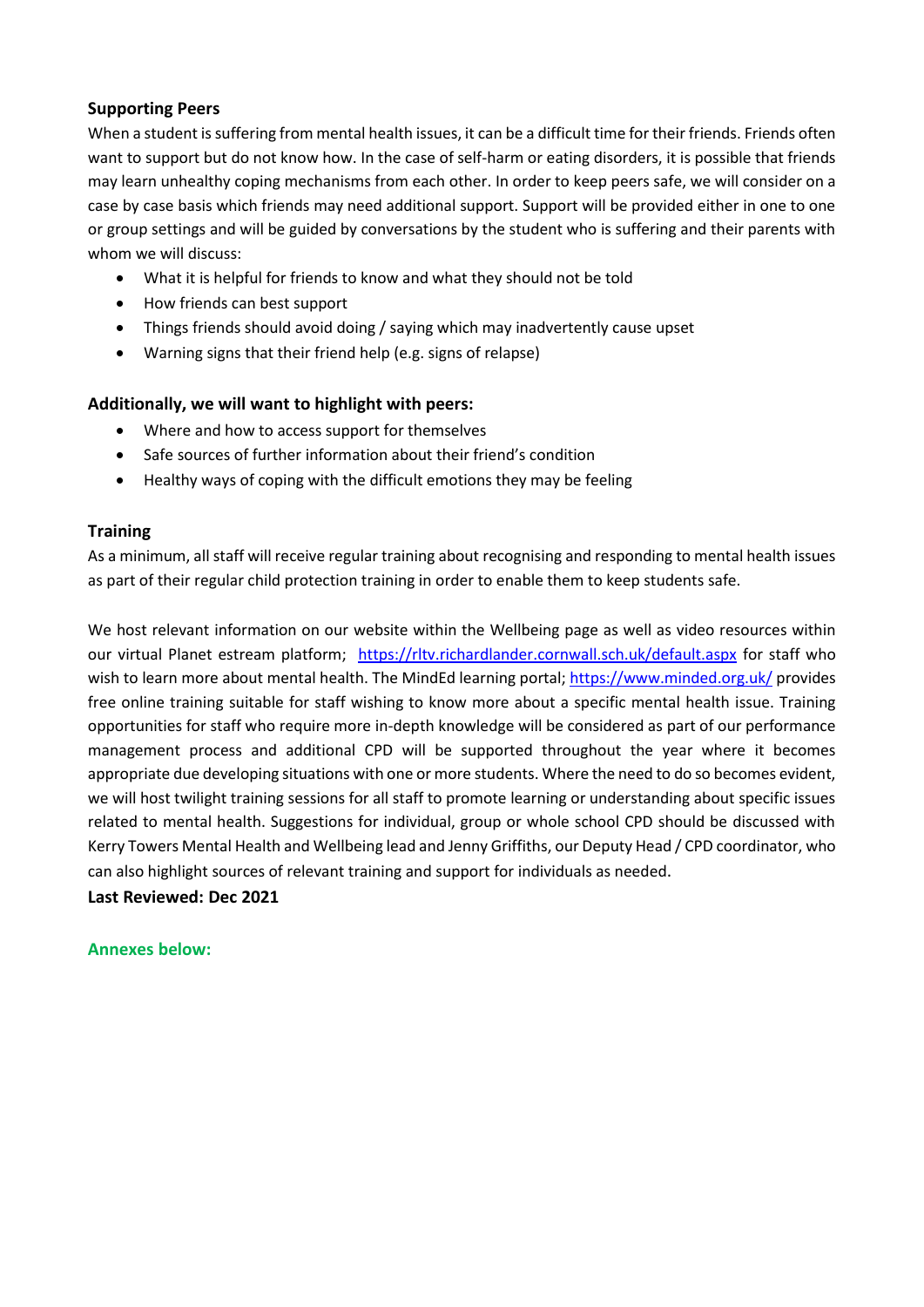#### **Annex A student SEMH signposting:**



#### **Annex B staff SEMH signposting:**